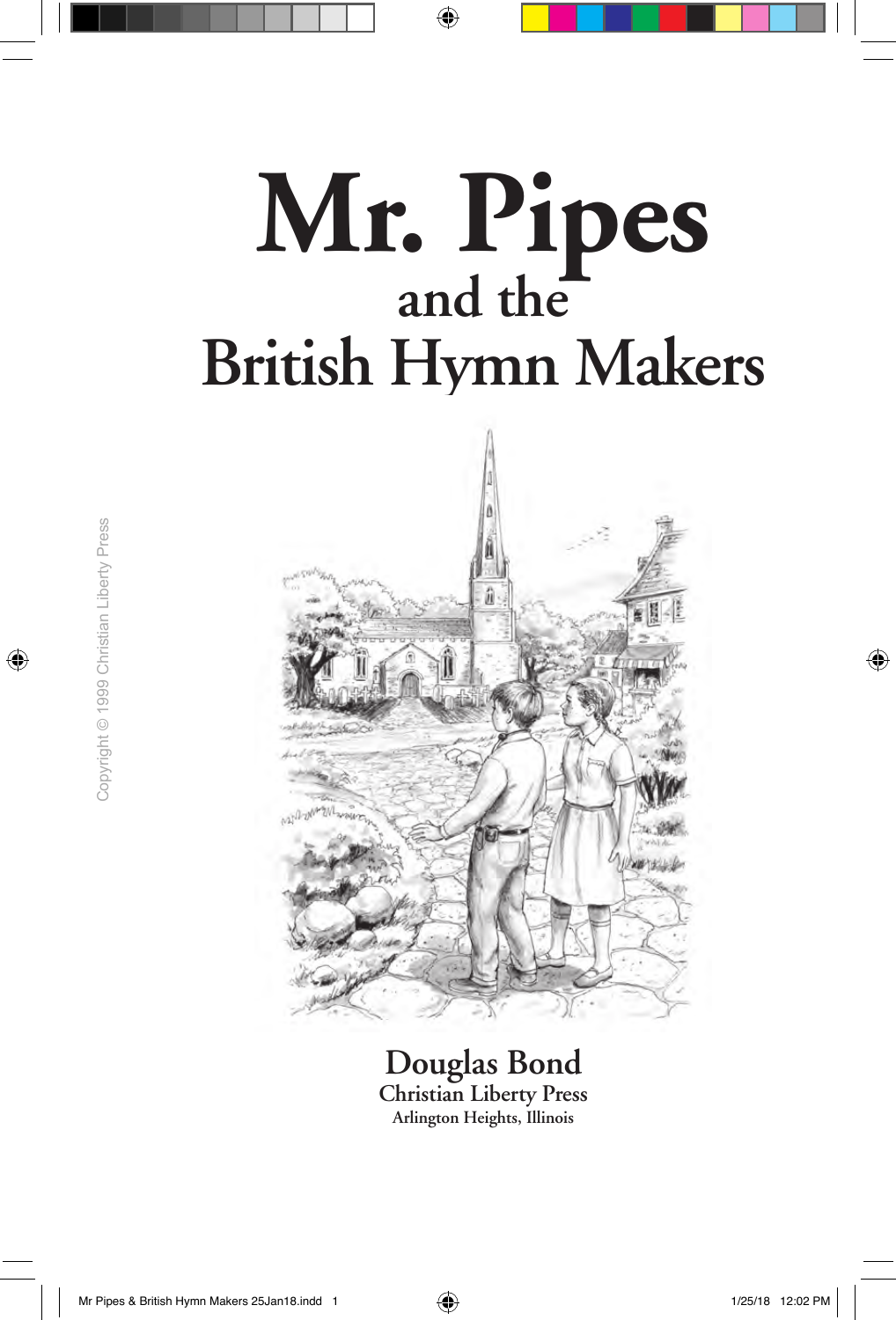Copyright © 1999 Christian Liberty Press *2018 Printing*

All rights reserved. No part of this book may be reproduced or transmitted in any form without written permission from the publisher.

Published by *Christian Liberty Press* 502 West Euclid Avenue

Arlington Heights, Illinois 60004 www.christianlibertypress.com

General editorship by Michael J. McHugh Layout and editing by Edward J. Shewan Copyediting by Diane C. Olson and Carol H. Blair Cover design by Robert Fine Graphics by Christopher D. Kou and Robert Fine Cover image by Dawn Doughty Story images created by Ron Ferris Maps by Wendy Tamminga

Hymns are reprinted from the *Trinity Hymnal* (Copyright © 1961, 1990, Great Commission Publications). Used by permission.

ISBN 978-1-930092-12-9 (print) ISBN 978-1-935796-75-6 (eBook PDF)

Printed in the United States of America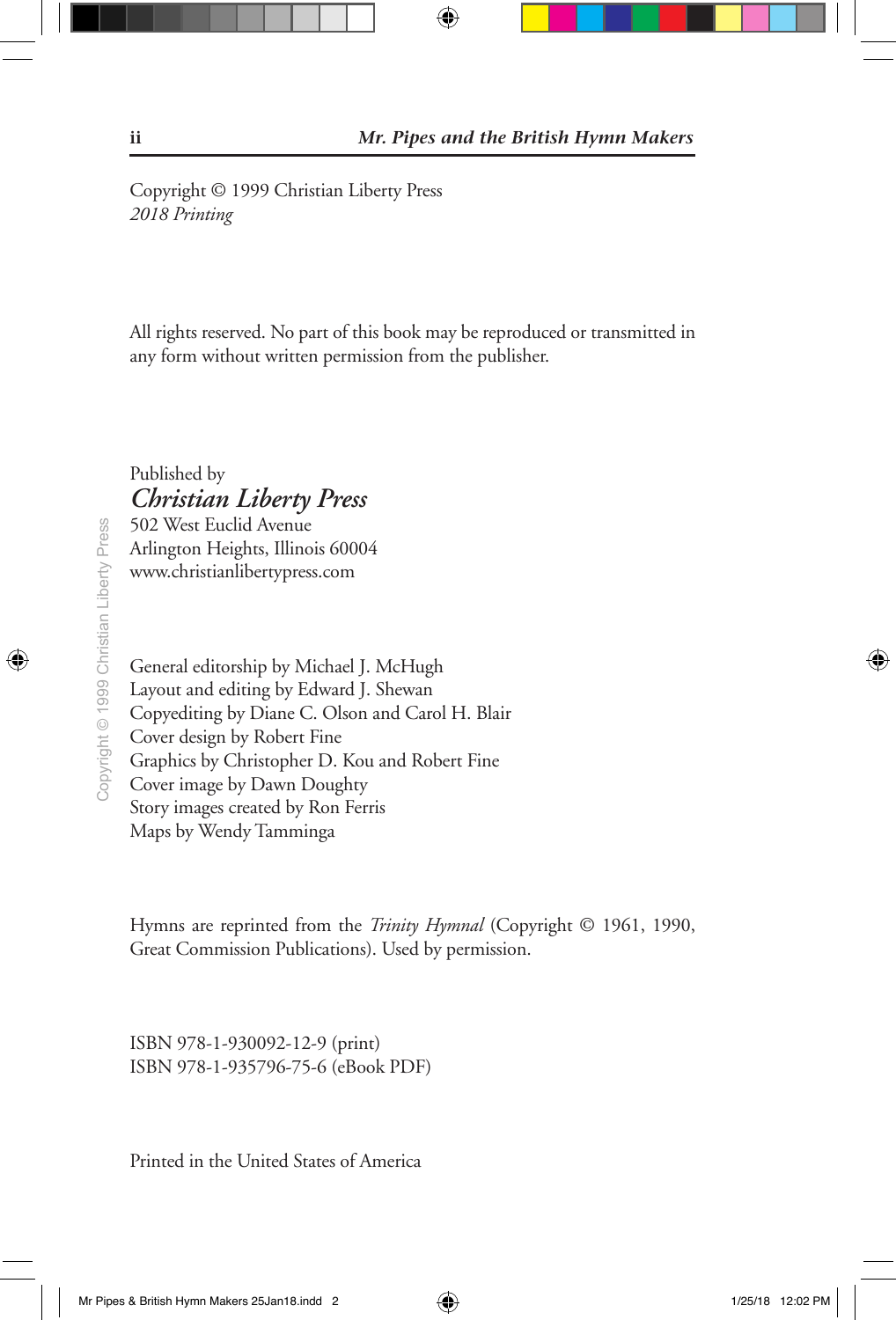## *Table of Contents*

| Augustus Toplady and Thomas Kelly  139         |
|------------------------------------------------|
|                                                |
| Anglican Hymn Writers of the 19th Century  177 |
|                                                |
|                                                |
|                                                |
|                                                |
|                                                |
|                                                |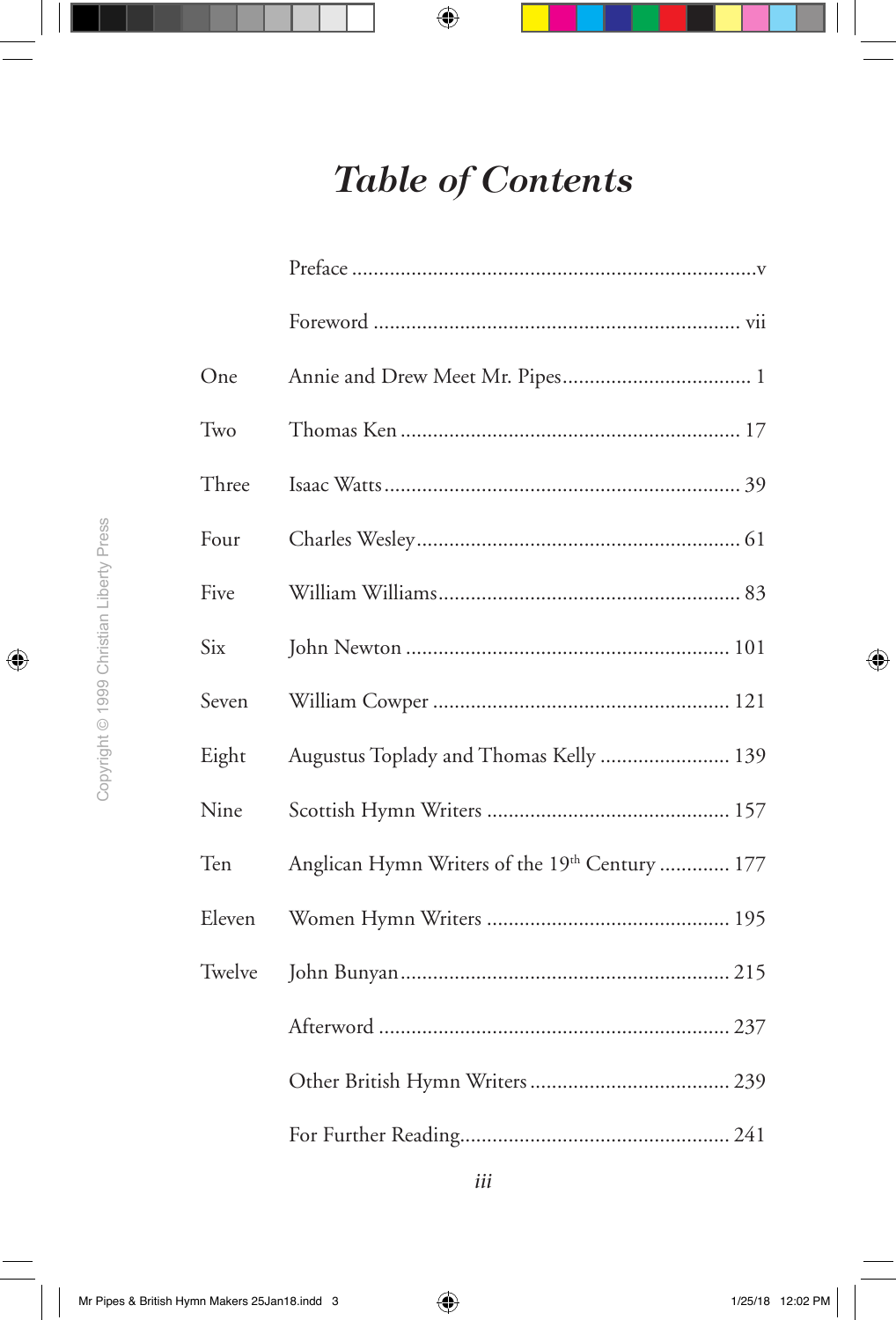## *Preface*

*Mr. Pipes and the British Hymn Makers* contains more than an interesting story about two young Americans on vacation in England. It is a story about the most important subject in the world—the worship of Almighty God.

The worship of God in modern times has too often become shallow and man-centered. Many Christians at the opening of the twenty-first century, including young believers, have never understood the importance of approaching God with awesome reverence and majestic praise. As readers move through *Mr. Pipes and the British Hymn Makers*, however, they will not only learn about the fascinating lives of famous hymn writers but will also be encouraged to cultivate an attitude of humble adoration as they approach their Maker.

Young Christians who grasp the significance of what they read will come to the wonderful realization that their worship is connected with the Church universal—the followers of Christ throughout the world, both past and present. In other words, young readers will understand that true worship is not isolated from believers of the past but is, rather, built upon their godly traditions.

Perhaps the greatest tradition of true biblical worship, aside from scriptural exposition and prayer, is the holy exercise of hymn singing. It is, therefore, the express purpose of this book to rekindle a genuine interest within the lives of young believers in the traditional hymns of the faith once delivered unto the saints. May God be pleased to use this little volume to revive an interest in and appreciation for that which is true and praiseworthy in the realm of Christian worship.

*Michael J. McHugh*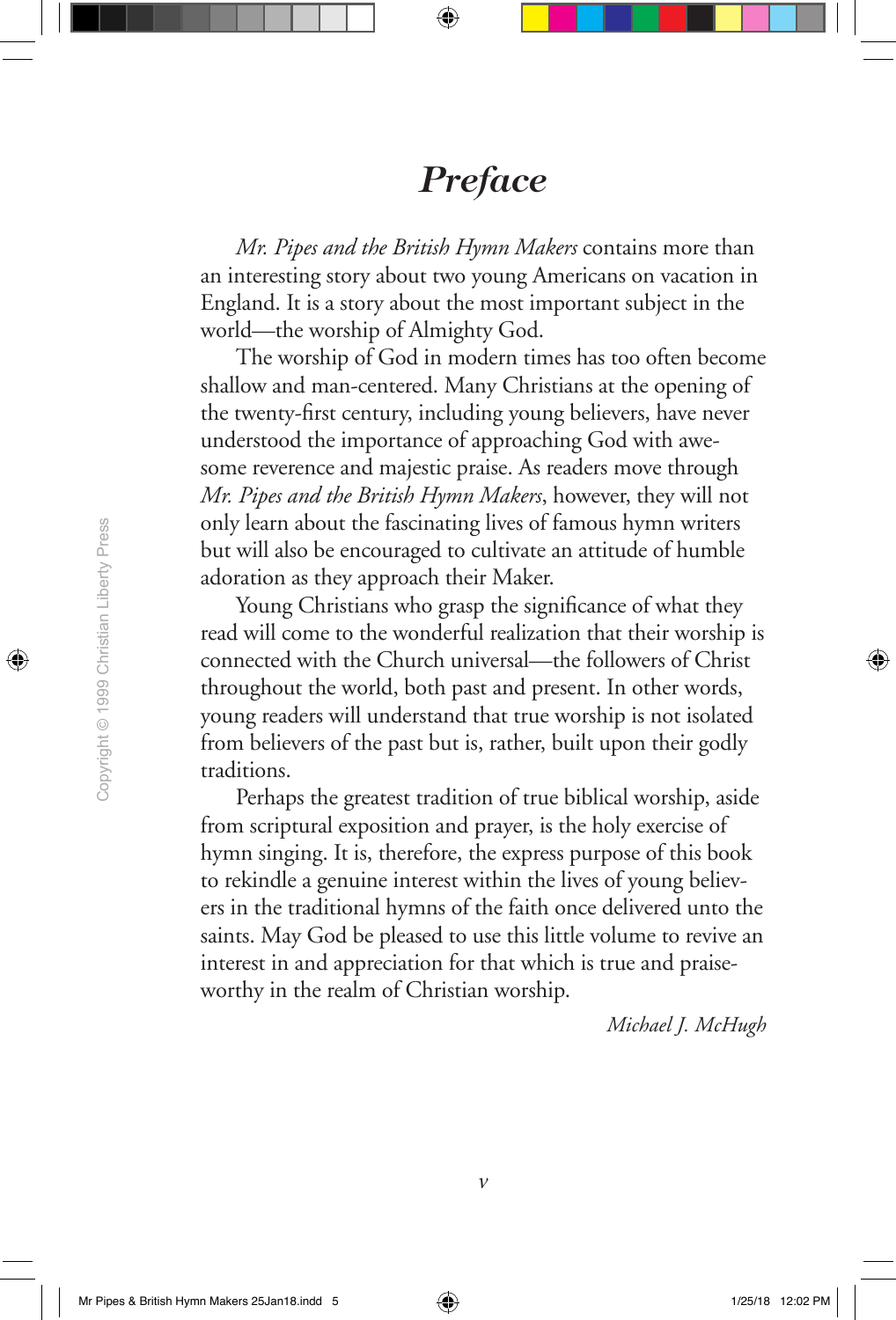## *Foreword*

The characters in this story are fictional. Olney is, of course, a very real place, and parts of the story describe it just as you would find things there today. St. Peter and St. Paul's is very real, as are Newton and Cowper's homes; and the Great Ouse (pronounced "ooze") is much like it is described in the story. But liberties have been taken with the town and surrounding countryside. For example, there is a real Bakehouse wedged into the narrow streets of the town of Olney, but it is no longer a bakery; thus there is no real Mrs. Beccles. And there is a real organist, but he's definitely not Mr. Pipes. The history described by Mr. Pipes in the hymn stories, however, is very real.

In addition, I would like to give special thanks to my wife, Cheryl, for her patience and gentle criticism; to Dick Hannula for his chain saw editing; to my mother, Mary Jane Bond; to Bob Rogland, Mike Pfefferle, and Laurel McCoy for encouragement given; and to Rob Rayburn for inspiration, guidance, and source books, without which this book would never have been written.

*Douglas Bond, 1999*

Douglas Bond lives in Tacoma, Washington, with his wife Cheryl and their four children. He has traveled several times to the United Kingdom, the setting for this book. He teaches history and English at Covenant High School in Tacoma.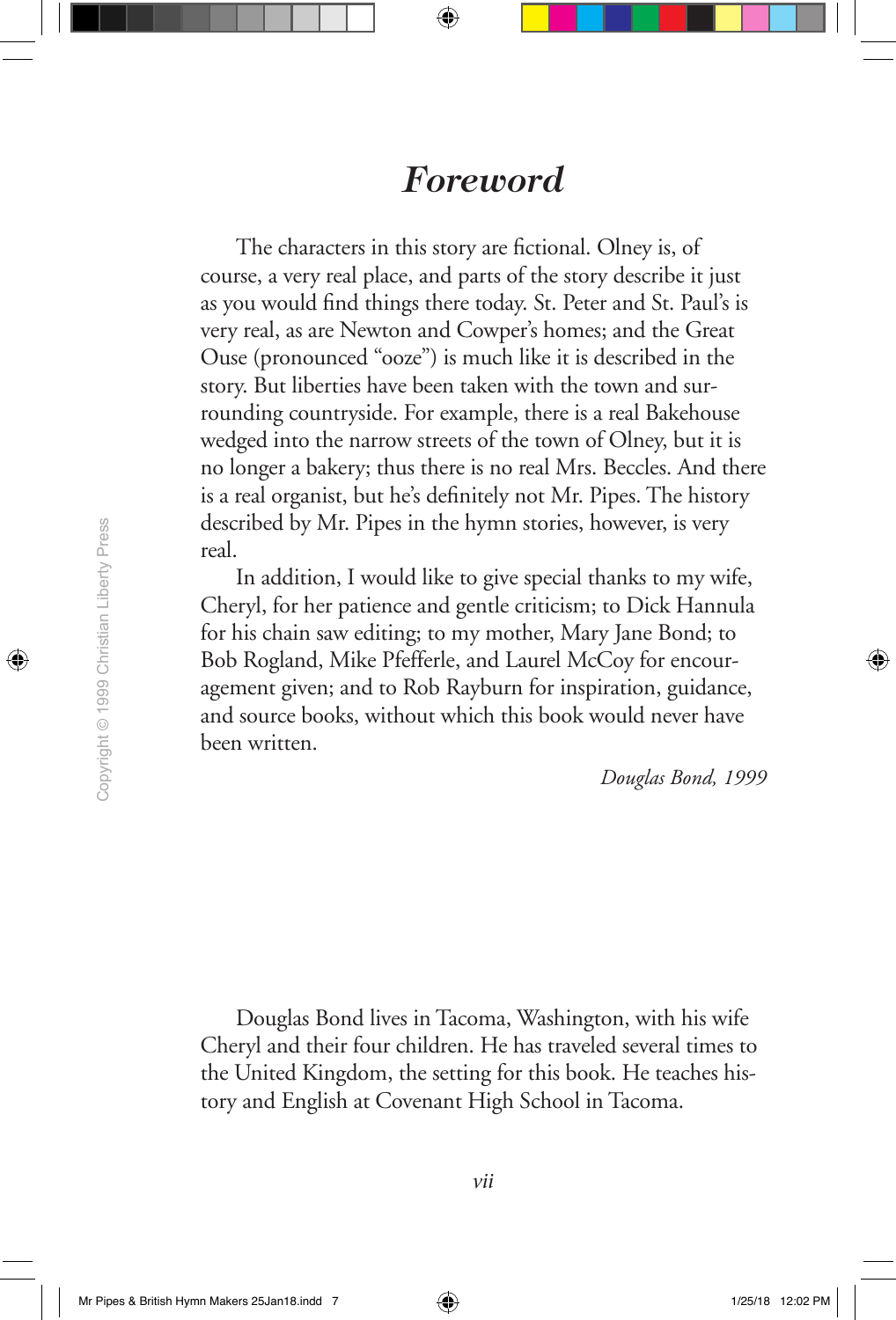## *Annie and Drew Meet Mr. Pipes*

"Now then, now then," came the Cabby's voice. "I think the best thing we could do to pass the time would be to sing a 'ymn." And he did. He had a fine voice and the children joined in.

*C. S. Lewis*

Drew shuffled along the stone sidewalk following his sister down High Street. He adjusted the volume on his compact disc player hooked on the pocket of his jeans, then pressed the headphones tightly to his ears. Looking like a pigeon strutting for crumbs, he bobbed his head up and down with the rhythm.

"Only you—oo—oo—oo …" sang Drew, out of tune, his face twisted with emotion. Annie, his sister, rolled her eyes in disgust and embarrassment.

"Please, Drew, you sound like a sick cow," she said.

Drew cranked the volume higher. As long as he had his tunes maybe he could endure a summer in this dumpy old English town—he looked at the ancient stone buildings crowding the narrow street—*maybe*.

"Will you please stop that ridiculous singing?" shouted Annie.

"You love me, and I love you—oo—oo—oo," he sang on louder still.

Annie turned in exasperation and stopped at the curb, looking left down Market Street.

A tall man wearing a camel-colored suit and carrying a leather bag overtook them at the intersection and stopped next to Annie. Thrusting out his chin, he narrowed his eyes, looking sideways back at Drew. With a "Humph!" he turned, looking to the right, and waited, while at the same moment Annie, still looking left, stepped off the curb into the cobbled street.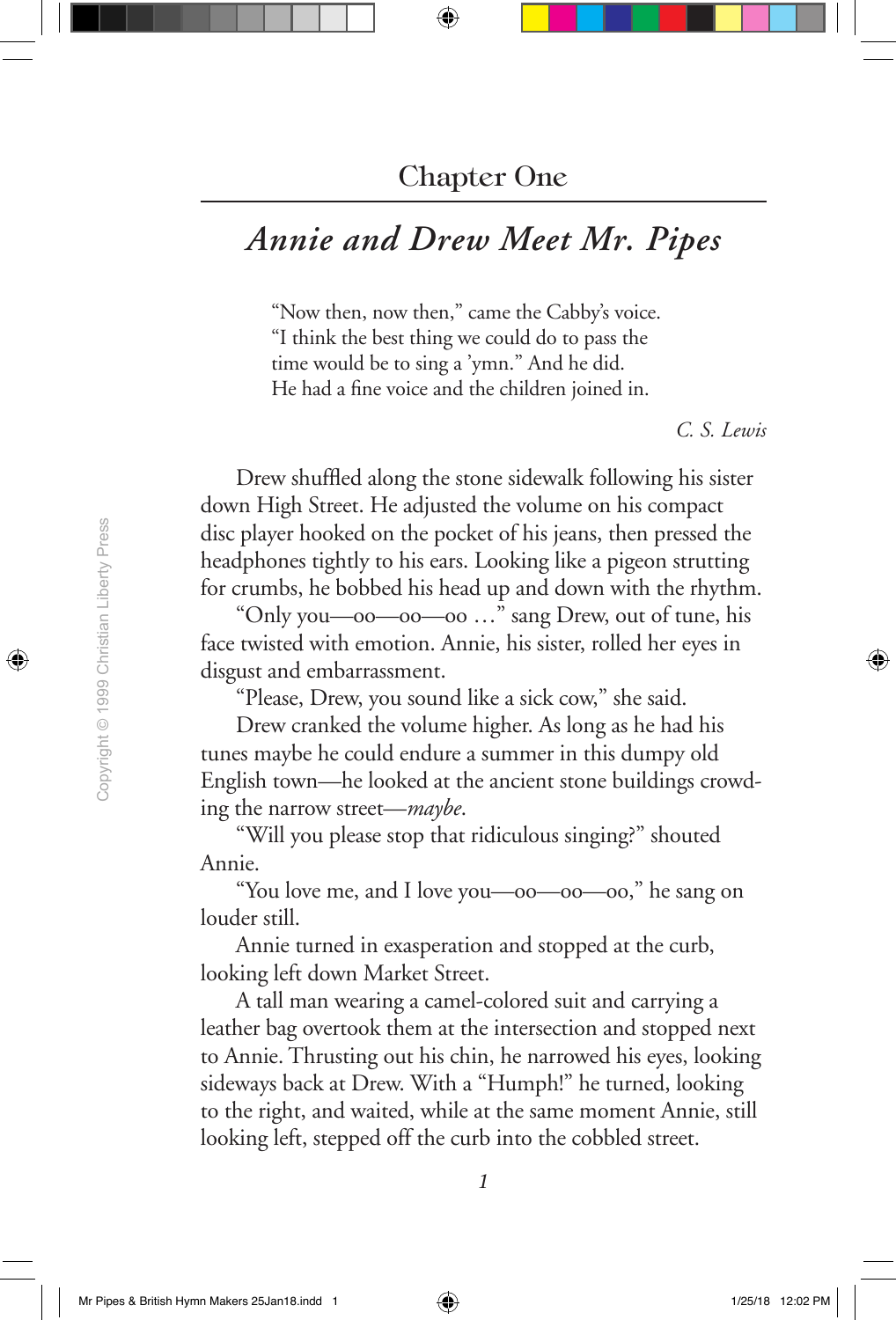Suddenly, amidst screeching brakes and a blaring horn, Annie felt a strong hand gripping her arm. "I say, my dear, do watch out!" the man cried, pulling her to safety.

A gray and black Morris wheezed past the startled and now breathless Annie.

"Blighter!" said the tall man, staring after the little car.

"Indeed! A near miss, to be sure," he went on, stroking his mustache. Then turning, he lifted his hat. "Martin Dudley's the name. Are you quite unhurt, my dear?"

"Y-yes, thank you," stammered Annie.

"And whom have I the pleasure of rescuing today?" he went on.

"I'm Annie—Annie Willis. And this is my little brother, Andrew—you can just call him Drew."

"Well, Annie and Drew," he said, "clearly, you are not from our side of the pond. In England you must accustom yourselves to looking right before proceeding across the street. Even the traffic in our little village will expect this of you. I dare say, had you been in London, where motor cars are driven with considerably less care, you would have found yourself in need of my profession."

He then bent at the waist and looked to the right, shielding his eyes with his free hand like a sea captain scanning the horizon for pirates. Still bent over, he glanced back at Annie and Drew and nodded encouragingly. He then straightened and strode into the now quiet street. Turning back, he said, "Do, pray, be careful in the future." Tipping his hat, he disappeared down High Street.

"What a nut," said Drew, pulling his headphones off and running his hand over bristles of blond hair. "But good grief, Annie, you've got to watch where you're going."

"I was!" said Annie, her face flushed. "I looked left, but I forgot they drive on the wrong side of the road. I looked the wrong way—no, the right way—they just drive the wrong way."

"Yeah," said Drew. "And there's another good reason why this is the stupidest place to spend a summer. They can't even drive on the right side of the road here. And look how old everything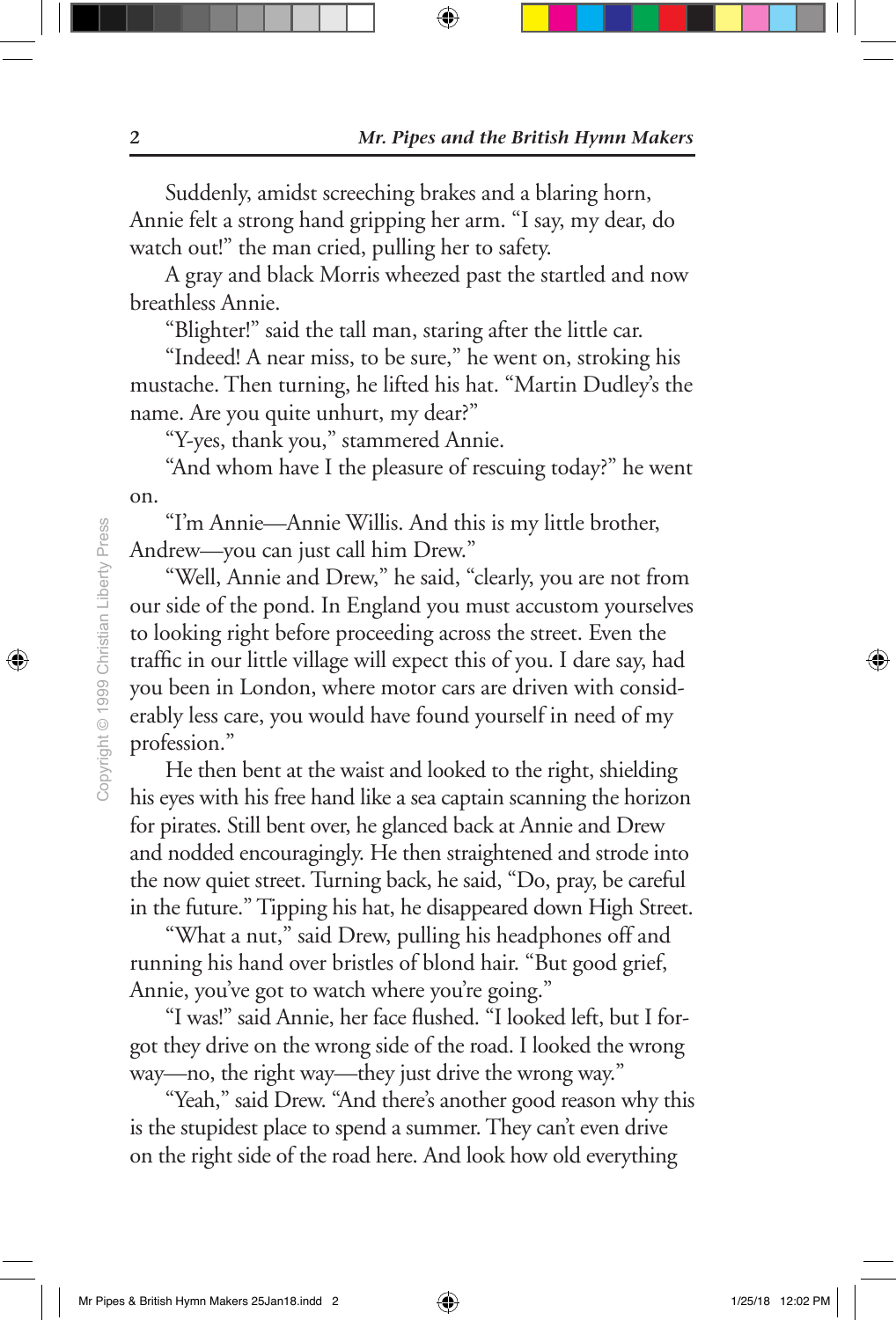is," he snorted. "And what about breakfast this morning! Who eats fried mushrooms and baked beans for breakfast anyway?"

"The stewed tomatoes," said Annie with a grimace, "almost did me in; but Mrs. Broadwith is nice—you have to admit that."

"Maybe, but she talks funny," said Drew, as they walked aimlessly down the street. "And her house we'll be staying in sure is old."

The children's mother (who will be entirely too busy to take much part in this story) had chosen this place to do her research precisely because it was small, off the beaten path, and old.

But "old" to the children, especially to Drew, meant dull and boring. So the cobbled streets, lined with medieval cottages—some with thatched roofs—and the ancient church, its steeple piercing the summer sky, didn't look fun at all. Moreover, the rolling green fields stretching beyond the market town and covered with grazing sheep seemed humdrum. Even the old stone bridge bordering the village and crossing the old winding river—where children swam, fished, and sailed—didn't look very interesting just then. They had no idea new friends and new adventures awaited them at every turn.

All they could think of was the city they left behind—full of new skyscrapers, new and bigger malls, new stadiums for sports and concerts, new theaters, new houses, new freeways, new fast-food restaurants, and all their old friends. By comparison, this looked like a pretty unimpressive place to be stuck and for a whole summer.

Annie suddenly stopped in front of two steps leading to a green door with a large lion knocker in full roar staring down at them. She read from a brass plate, "'Martin L. J. Dudley, Family Surgery.' It's *him*. This must be where that guy stopped."

"Huh?" said Drew over the din of his headphones.

"I said," shouted Annie. "That guy who helped me must be a doctor—Dr. Dudley."

"I'm going to need one," said Drew sniffing the air, "if I don't get a decent meal. It's been forever since we had any real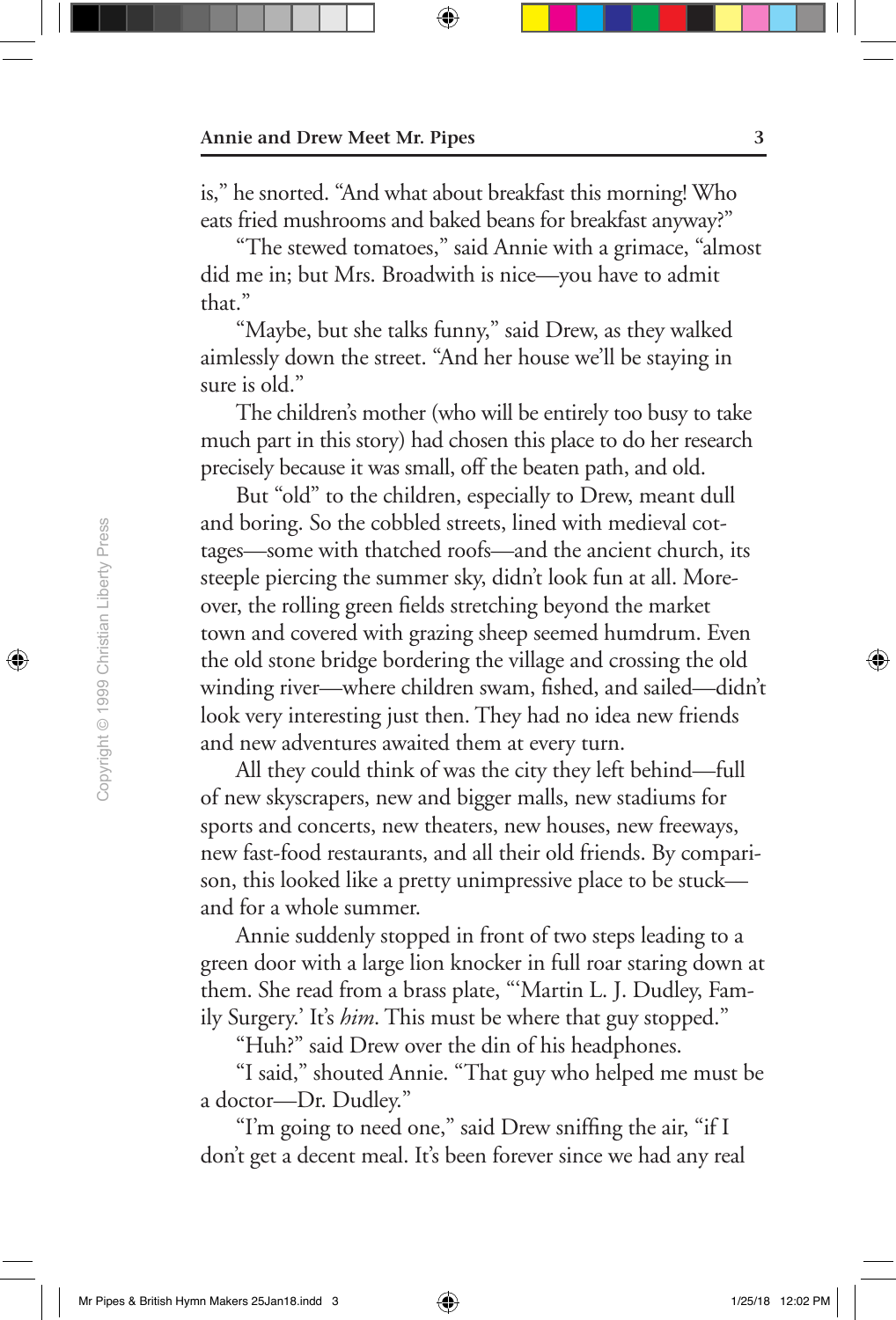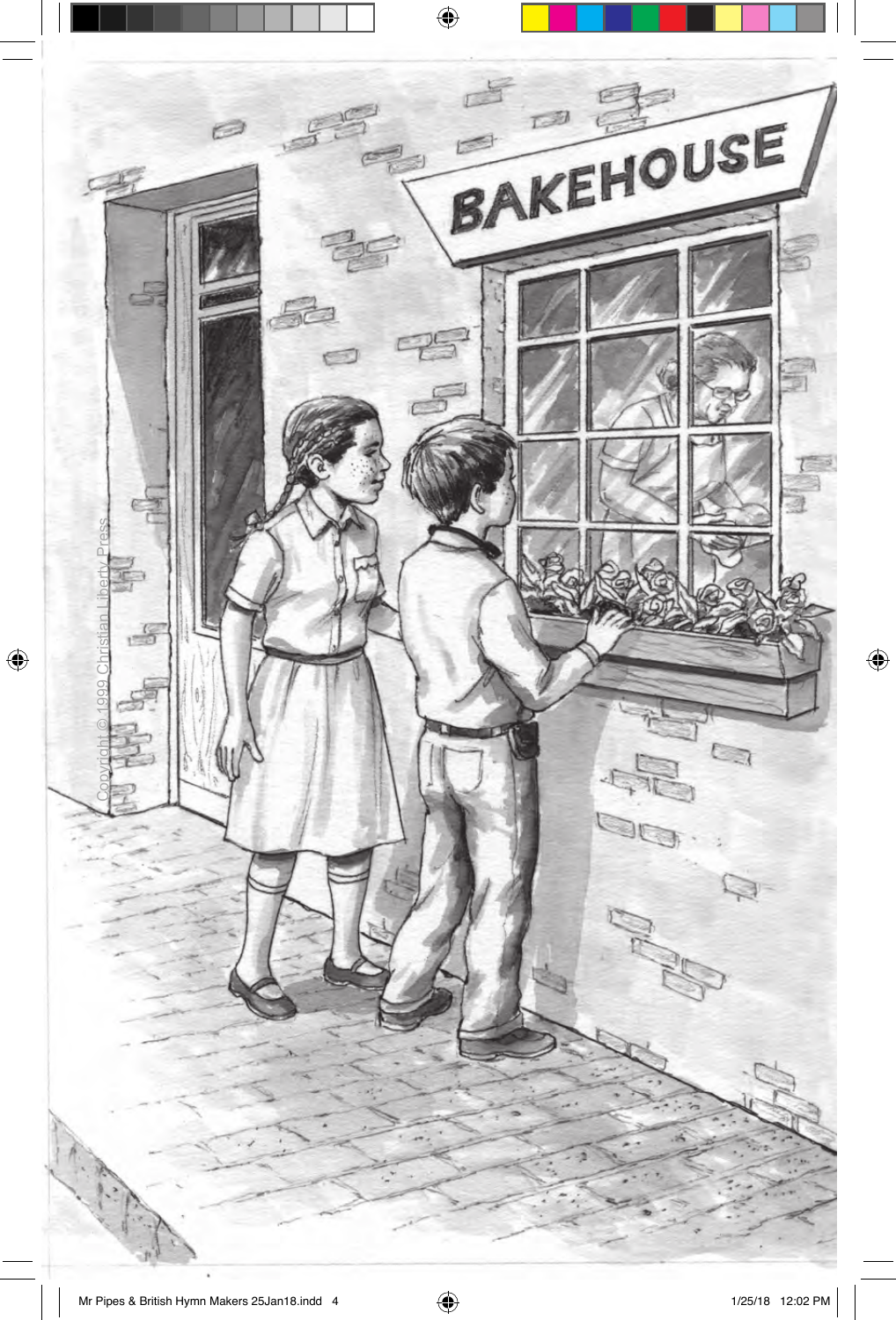food. Breakfast didn't count; that's for sure. And it's already way after lunch. What I wouldn't do for a Big Mac right now!"

Drew turned off his music and pulled the headphones from his ears. Although it didn't smell like a hamburger drive-in, something sure did smell good.

"Do you smell it?" He pointed across the street at a narrow building wedged between two larger ones. Black and reddish stains streaked the worn, gray stones, and the walls leaned to one side. Drew studied the bulky limestone lintel over the window with "Bakehouse" carved long ago into the stone. Hanging above the oak door, a sign read, "Beccles's Bakehouse, established 1711."

"It's a bakery," said Drew, "and I don't care how old it is; I'm starving. Let's go see what's cooking."

Annie, cautiously looking right, stopped Drew before he crossed in front of a middle-aged lady, wearing a wool skirt and jacket, riding toward them on her bicycle. With her thumb she rang a little mechanical bell on the handlebar and nodded politely at them as she pedaled closer. In a wicker basket hung between the handlebars rode a sand-colored, pug-nosed dog, one ear turned inside out and his tongue lolling in the breeze. He yapped a greeting as he passed.

"What a nice little pooch," said Annie. "Look, Drew, he's smiling."

Leading the way across the street, Drew followed the bicycle with his eyes. "I've never seen an old lady in a dress riding a bike," he said shaking his head. "And that's the clunkiest excuse for a bike I've ever seen; what a piece of junk! Who'd ride one like that, anyway? Yeah, well, I suppose it fits in an old place like this."

#### 图 图 图

Drew's mouth watered. Through rippling glass panes they saw an array of freshly baked pastries. Feasting their eyes on swirls of cream, flecks of chocolate topping, flaky golden crusts, and shiny red cherries, the children suddenly saw a large woman dressed in white adding a basket of croissants so fresh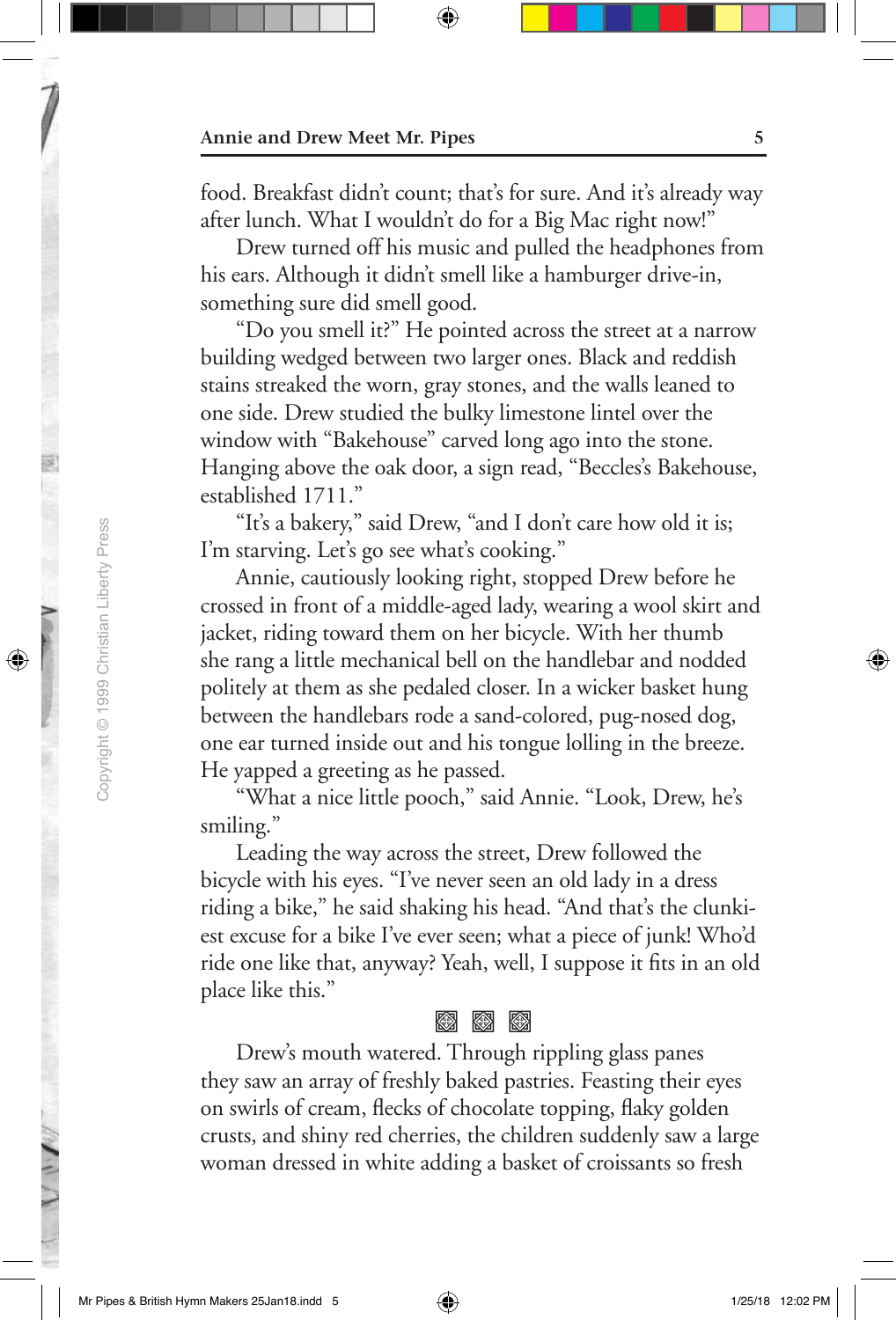and steaming a haze crept up the windowpanes. Her full red cheeks, a smudge of white flour on each, bulged as she smiled. She beckoned at them with a strong, floury hand.

"I'm going in," said Drew.

Annie followed him through the door.

A cheerful bell tinkled as they stepped down over a worn threshold. They entered a long, narrow room arranged with a counter, tables, and chairs, and filled with the aroma of baking pastries.

The woman bustling to greet them said, "You'll be the two young ones from America, then?" Little clouds of flour puffed from her apron as she dusted off her hands.

"You know about us?" asked Annie, smiling at the big woman. "Indeed I do," she continued. "This here's just a wee town." Drew almost snorted. She had that right.

"Mrs. Broadwith and I have known each other for ever so long; she told me you'd be arriving. I'm Mrs. Beccles and absolutely delighted to be making your acquaintance." She studied them for a moment. "But I didn't expect you to be so nearly the same age; you could be twins for the look of you. But what a handsome pair you be."

Drew didn't like people commenting about their appearance, though many did. They both had blond hair, blue eyes, and freckles—lots of freckles. Annie's hair grew well past her shoulders, and she liked braiding it different ways; right then two braids started at her temples and joined in pigtails down her back. Drew kept his hair short, mostly due to an unwieldy cowlick where his hair met his freckled forehead. Annie was almost a year and a half older, but Drew insisted he'd caught up with her in height.

"Nice to meet you, Mrs. Beccles," said Annie smiling.

There she goes, thought Drew, always "little miss friendly."

"I'm Annie and this is my little brother, Andrew—Drew for short."

Drew's face grew warmer. "Little brother?" he thought, "I'm almost a half an inch taller."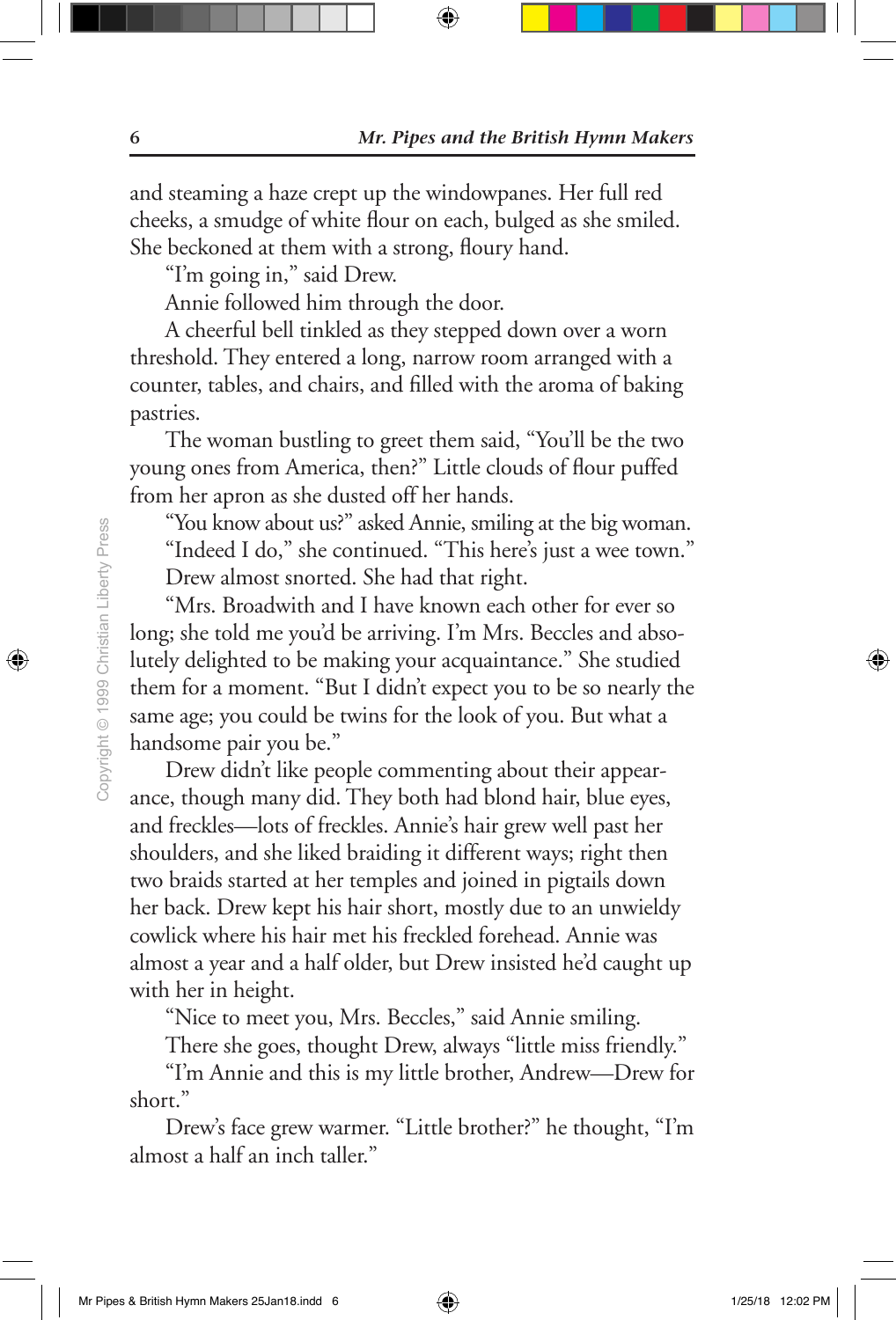"You'll have a hard time convincing the likes of me," she said, smiling at Drew and squinting back and forth at the tops of their heads, "that he's your *little* brother. I'd wager the crown jewels he's passed you up in the height department."

Drew smiled smugly at Annie and looked past Mrs. Beccles at plates mounded with fresh pastries.

Mrs. Beccles followed his gaze. "I've just baked these little meat pies," she said with a twinkle in her eye. "And I need someone to try them out—see if I got things right this time. Would you be so kind and taste some goodies for me?"

"Anything we can do to help," said Drew, licking his lips and rubbing his hands together.

Scurrying about, Mrs. Beccles, juggling a flurry of plates filled with good things to eat, sat the children down at a table. Before they knew what she was doing, she had gripped each of their hands and with head bowed said, "For what we are about to eat, O Lord, make us truly grateful. Amen."

After some minutes of gorging himself and with mouth full and eyes roving for more, Drew asked, "Has this place really been around since seventeen something?"

"Oh, indeed it has," she replied. "My ancestors have baked in these walls for the better part of 300 years."

"No kidding?"

#### ◎ ⊗ ⊗

Thanking Mrs. Beccles for their lunch and, at her insistence, promising to return often, they stepped out into the sunshine with a bag of fresh bread rolls and heard the slow chiming of bells echoing against the stone walls crowding the narrow street.

"Four o'clock," said Drew. "And all is well." He smiled, rubbing his full stomach with satisfaction.

As they walked along, a black and white sign with "Church Street," on it marked a narrower cobbled lane to their left.

"This'll lead somewhere," said Annie. "Let's follow it."

Drew, headphones in place, punching buttons searching for a favorite song, followed Annie wordlessly.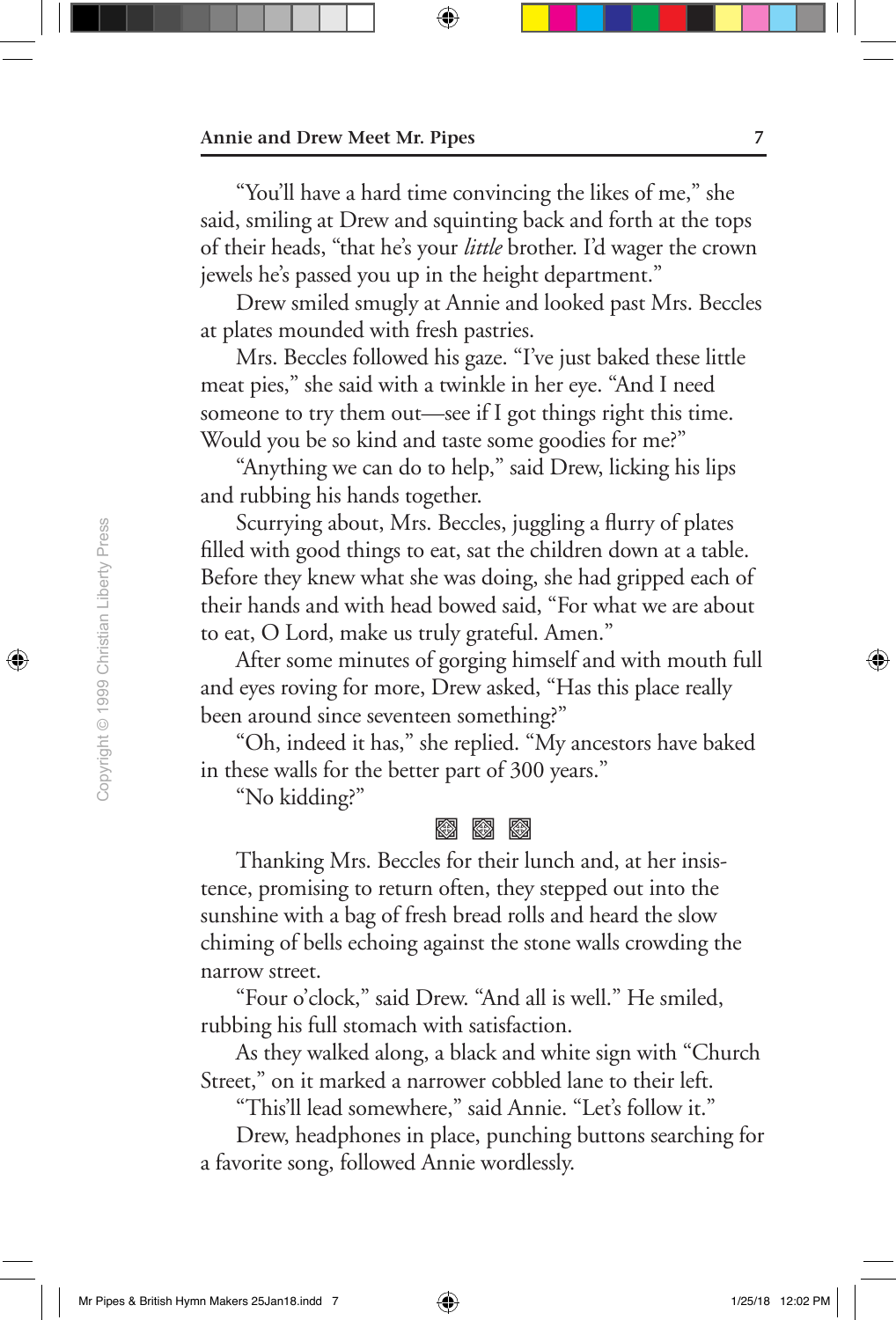Limestone houses gave way to a low wall with flowering saxifrage forcing its way between the stones. Annie picked a small handful of the tiny, pink flowers and tucked them into her braid.

Church Street wandered past a large, well-kept house reflecting the warm afternoon sunlight. The stone wall to their right was the fence for a small, green pasture bordering the backs of houses facing High Street.

A white pony lay on its back, legs and hooves in the air, rolling with abandon from side to side in the lush grass.

"Oh, I'll bet that feels good," said Annie, smiling and leaning over the wall toward the pony. "Come here, girl," she coaxed.

The pony rolled over and stood staring at the children as if not at all happy to be interrupted in its rolling. Grass and leaves cluttered its mane.

Annie pulled out a piece of bread and held it toward the pony. Drew, still distracted by his music, looked on, wondering why Annie would be interested in a silly old pony. But as it came closer he pulled his headphones off and joined her leaning over the low stone wall.

"Give me a piece of that," he said, reaching for the bread. "Quiet! You'll scare her away."

"He's a him," said Drew. "You saw him rolling. That's not lady-like behavior. No, he's got to be a him."

Annie, knowing Drew was baiting her for a fight, ignored him.

"Aren't you a friendly girl!" she said, rubbing the pony on its velvety nose as it munched the bread. Annie pulled a twig out of the coarse, white mane. "What's your name, anyway? I'll bet you'd let me ride you sometime, wouldn't you?" She scratched under the pony's obliging chin.

"You can't ride a pony that doesn't belong to you," said Drew. "And besides, we don't know whom it *does* belong to, and if we did, I'll bet they hate kids and wouldn't let us near him."

Just then they heard from the church spire, partly hidden from view by a large yew tree, the deep, penetrating sound of bells ringing the half-hour.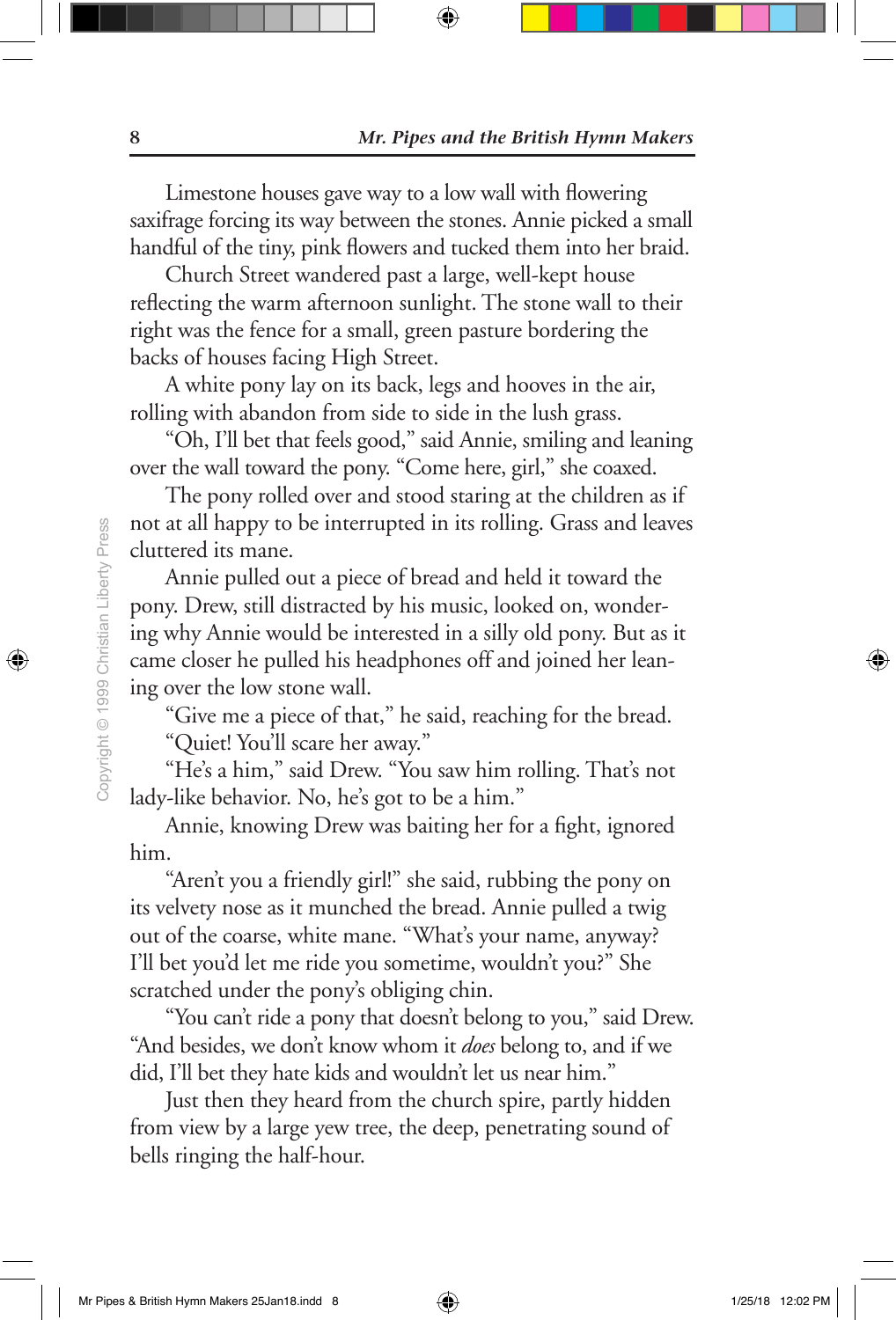"Let's go check the old church out," said Drew. "Can't be much," he added, "but there's nothing else to do around here."

## 图 图 图

Surrounding the stone church, its spire reaching high into the afternoon sky, spread a large churchyard filled with grave markers. Sunlight bathed most of the yard, but yew and sycamore trees grew in clusters, casting shadows on some of the faded markers.

Passing through the giant gate pillars guarding the churchyard, Annie admired the white clover lining the rough stones of the pathway. The air was alive with the humming of bees busily gathering nectar from the yellows, reds, and whites of cow parsley, cuckoo flower, and willow herb clustered around the stones. Reaching down, she picked an oxeye daisy growing among the untrimmed meadow grass next to a lichen-covered tombstone. Tucking it into her left braid, she sighed, "I like this place."

Drew studied the massive spire. Rising higher and higher above them, it seemed to lean away at the top. A swallow flew out of the topmost of the four Gothic windows set in the spire. Swooping down and landing on the wing of an angel statue guarding a small, iron-fenced plot, the bird twiddled happily.

They walked toward the Gothic-arched doorway near the base of the spire. On either side of the entrance the pointed stone arch came to rest on two gargoyles; their rigid faces stared down menacingly at the children.

"I can't imagine it," said Annie. "Hundreds of years ago somebody actually carved these faces ... and they're still here. What do you think, Drew, maybe fifty people, chipping away at boulders every day for who knows how many years, made this old church?"

Drew, who liked figuring out how and why things worked, gazed upward, calculating just how many stones a single arch supported, and then he planned to figure approximately how much each one weighed. After that he'd multiply by the number of stones, then by the total number of arches around the whole church. He did not want to be interrupted.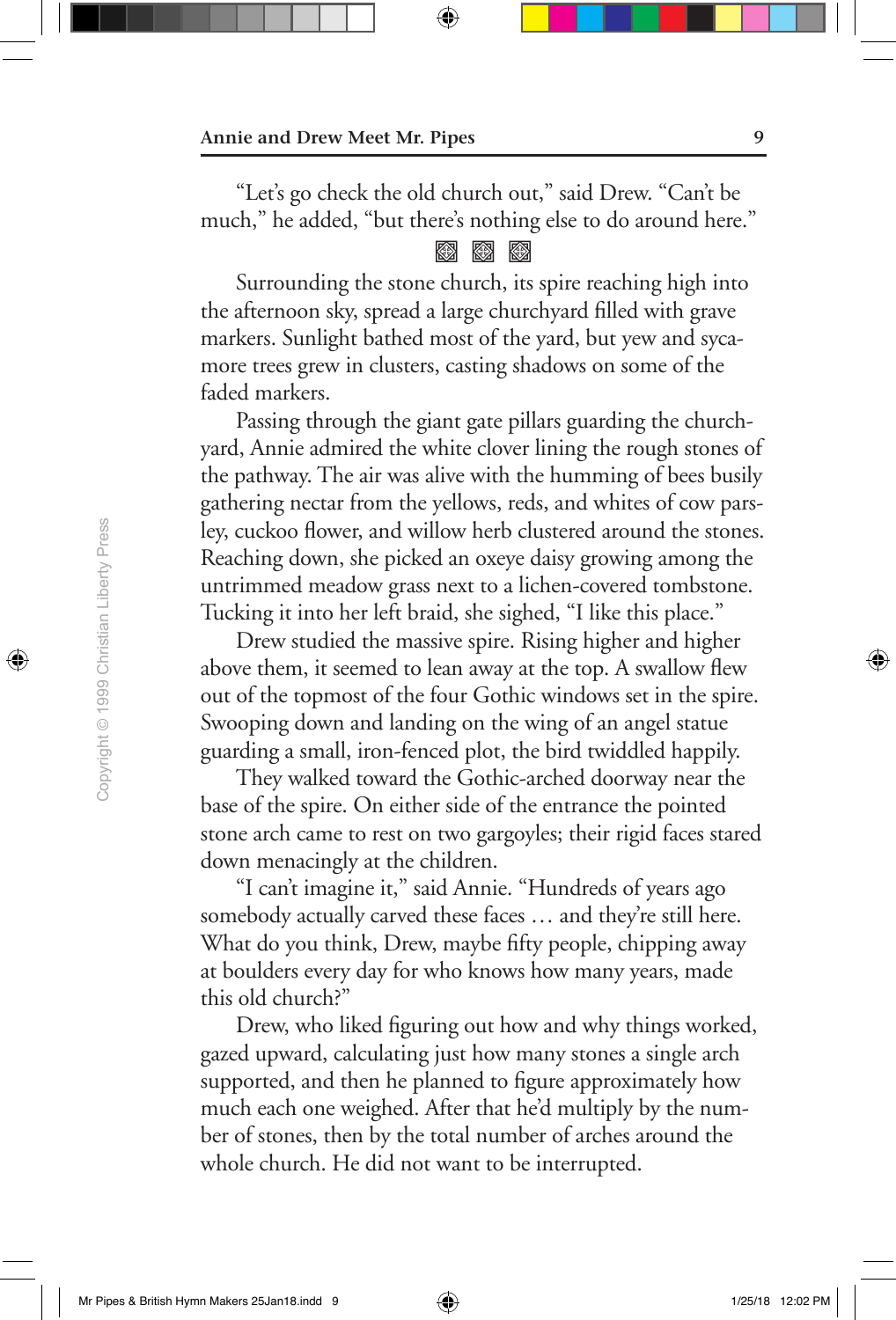"One hundred twenty-seven, one hundred twenty-eight," he said, with a sharpness in his tone of voice, hoping Annie would get the hint and not make him lose count.

"I don't know," continued Annie. She stood on tiptoes, studying one of the gargoyle faces. "He's not smiling, really, but he's not frowning either. He looks kind of like he's been doing his duty for hundreds of years—it's got to be hundreds—holding up all those stones, and it's given him a pain in the neck."

"You're giving me one!" said Drew in exasperation. "Now I've lost count."

He put his headphones on and, cranking up the volume, said, "In the Dark Ages when this old thing was built it took hundreds, probably thousands of years and that many workers to finish a church like this. With advanced technology like we've got today, we could whip out a dozen like it in no time flat, only way better."

Annie, who didn't really enjoy fighting, and thinking of the modern worship center she and Drew occasionally attended with neighbors back home, replied to herself, "So…why don't we then?"

Drew, frowning and vaguely troubled by the same thought, began counting again.

Stepping toward the heavy oak door and pushing on it, Annie peeked inside.

#### 图 图 图

It began so quietly that Annie first thought she'd just imagined it. A single melodic line ringing off the walls filled the church. Sunlight shone through enormous windows, and the stone tracery cast a lacelike pattern on the polished stone floor.

Annie searched the nave with her eyes, but the church appeared empty. She walked down the central aisle, looking at the stone vaulting high above. The music grew louder, more thrilling, and seemed to come from everywhere.

Meanwhile, Drew heard something above the noise of his CD player and, seeing the open door, took off his headphones. Where had she gone, and what was that music? Walking cau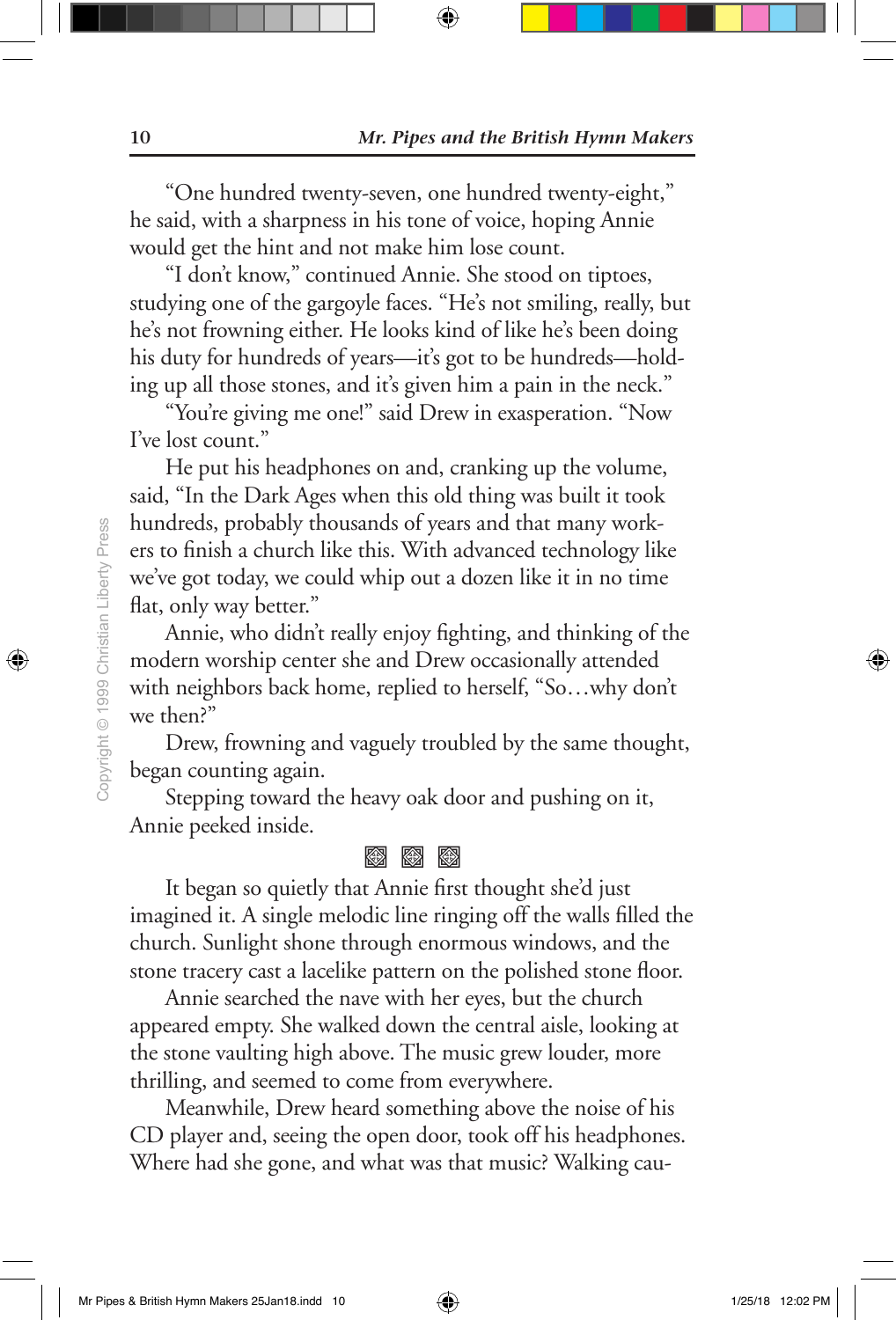tiously into the church, he soon joined Annie near the altar at the front of the nave.

"Where's it coming from?" whispered Annie.

"Beats me," said Drew, gazing around in circles.

"Wait!" said Drew, pointing to a row of pipes to the right of the nave. "The sound's coming from there." Following the curve of a Gothic arch, a row of dull silver pipes stood on a wooden mantel like giant tin soldiers. A dark-red curtain hung below the pipes.

"There are twenty-five pipes," said Drew. "But where's the guy playing the music?" He shrugged. "Maybe it's computerized and nobody's actually playing it at all."

The music slowed, and the final chord ended with a flourish. Annie and Drew held their breath as the music faded and only stillness remained.

Suddenly the curtain below the pipes flew back. An old man sitting on an oak bench squinted over the top of his glasses at the wide-eyed children. Neither the old man nor the children spoke for several seconds.

"I … we … I'm sorry we disturbed you," stammered Annie, finding her voice. "We really didn't mean to."

Taking his gold-rimmed glasses off, the old man seemed to see the children better.

"No, no," he said. "I'm the one who must apologize. I see I've given you a terrible fright. I always keep the curtain pulled for drafts and so as not to distract from worship. Poor dears, you look like you've seen a ghost. Well, I am nothing of the sort, I assure you. Do come closer."

Extending his hand he said, "No doubt you're the children visiting our village for the summer. I'm simply delighted that you've come. My name's David McCallum, but everyone in the parish calls me Mr. Pipes—have for ages—and you must too."

"I'm Annie, and this is my—"

"I'm Drew," said Drew interrupting, not wanting to be called "little brother" three times in one day.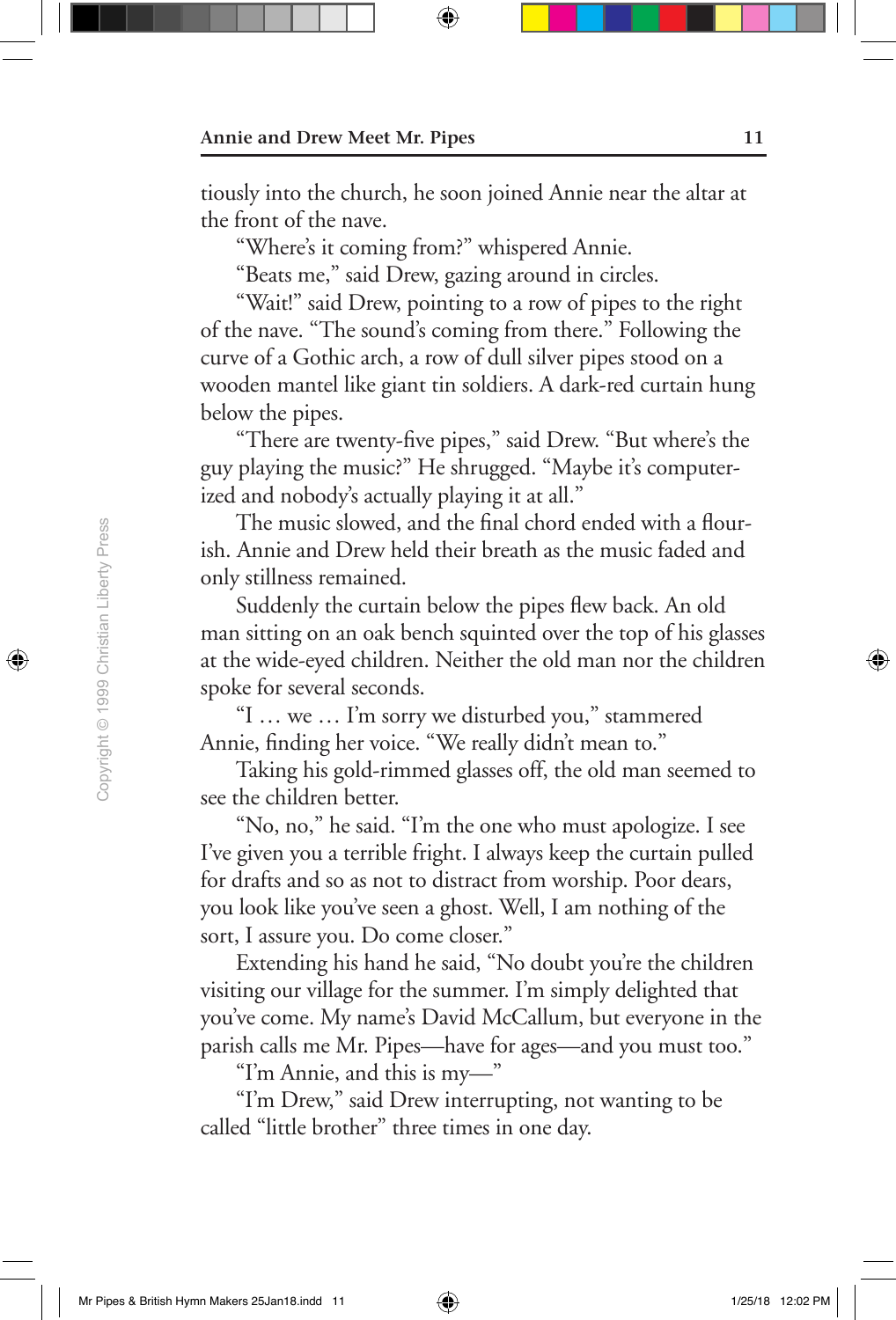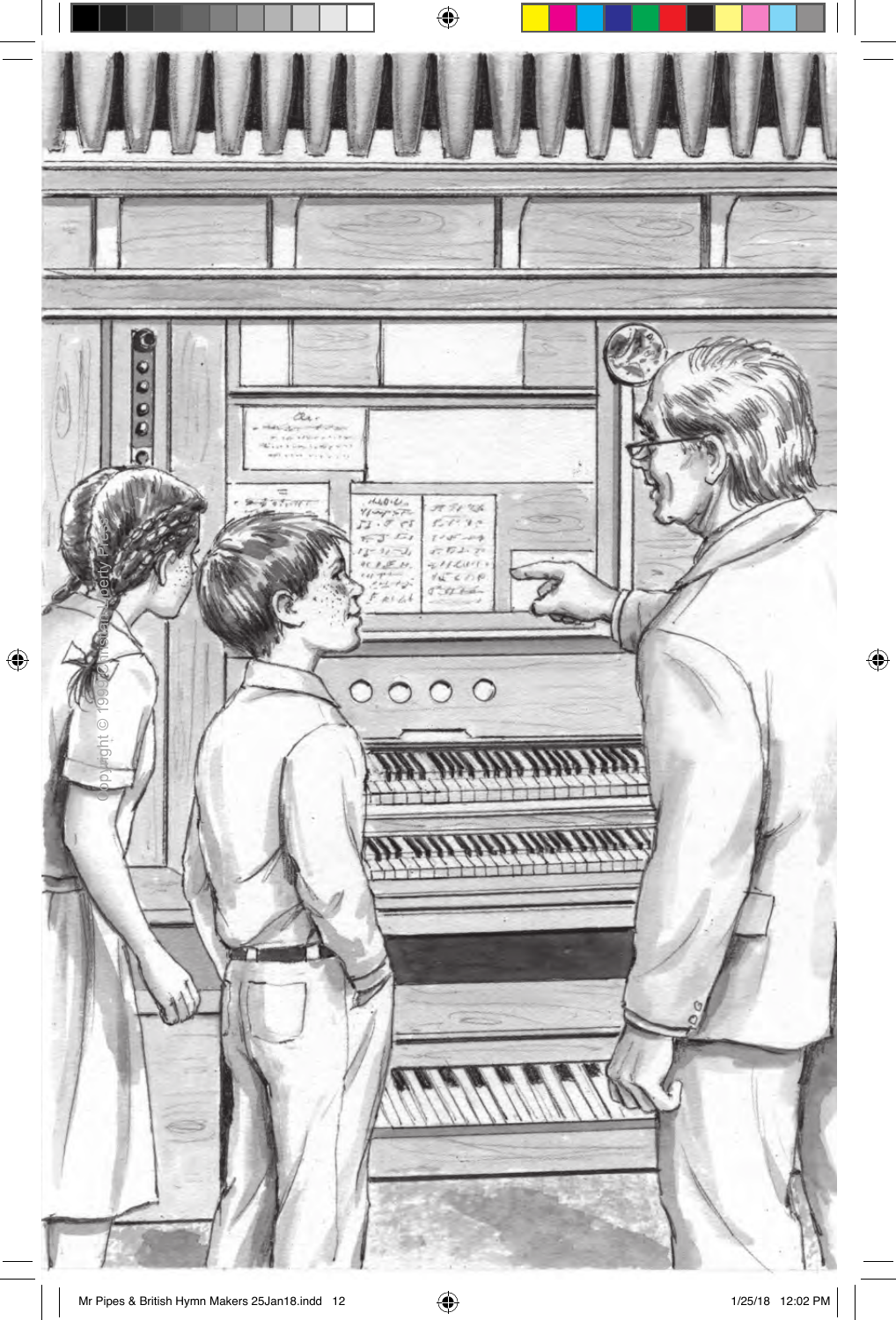"How does this thing work?" asked Drew, looking over the old man's shoulder at two rows of keys and an array of stops and foot pedals.

"Do you like music?" asked Mr. Pipes, raising his bushy white eyebrows. Annie studied his face more closely. He had a shiny, balding forehead, but what he lacked in hair on top of his head seemed to be growing, and sticking at odd angles, out of his eyebrows and ears, each white strand thicker than ordinary hair. He wore a brown tweed suit, and a slightly rumpled white shirt and tie.

"Some kinds of music," said Drew, with reserve. "I used to take lessons, but now I just play."

"How it works is actually quite simple. I push a key." With the thumb of his right hand he played middle c. "And a valve opens, letting air into that pipe just there." Drew followed his finger but couldn't be sure which pipe he meant.

"A 'Battleship Binns,' they call this one, and she's been here nearly 100 years," continued Mr. Pipes, patting the oak case and casting his eyes up at the row of pipes. "She'll fill this wee church till your ears hurt if I give her leave, which I only do twice a year—Christmas and Easter." Mr. Pipes showed how he controlled the volume and how by pulling stops he selected pipes that sound like trumpets, violins, and woodwind instruments. Drew moved closer.

"So, where does the air come from, anyway?" asked Drew, looking down by the foot pedals.

"In the old days—Christians have used organs in worship for hundreds of years—peasants pumped furiously on large bellows in the crypt below the church; not a very satisfying task, I dare say. Today, electric motors oblige us with air."

Annie, sitting on the end of a nearby pew, took her sketchbook out and, trying not to be noticed, sketched Mr. Pipes's profile as he talked with Drew. From the side his eyebrows stuck out in comical disarray. "That wouldn't do," she mused; full-face would show his cheerful eyes better. After all, his eyes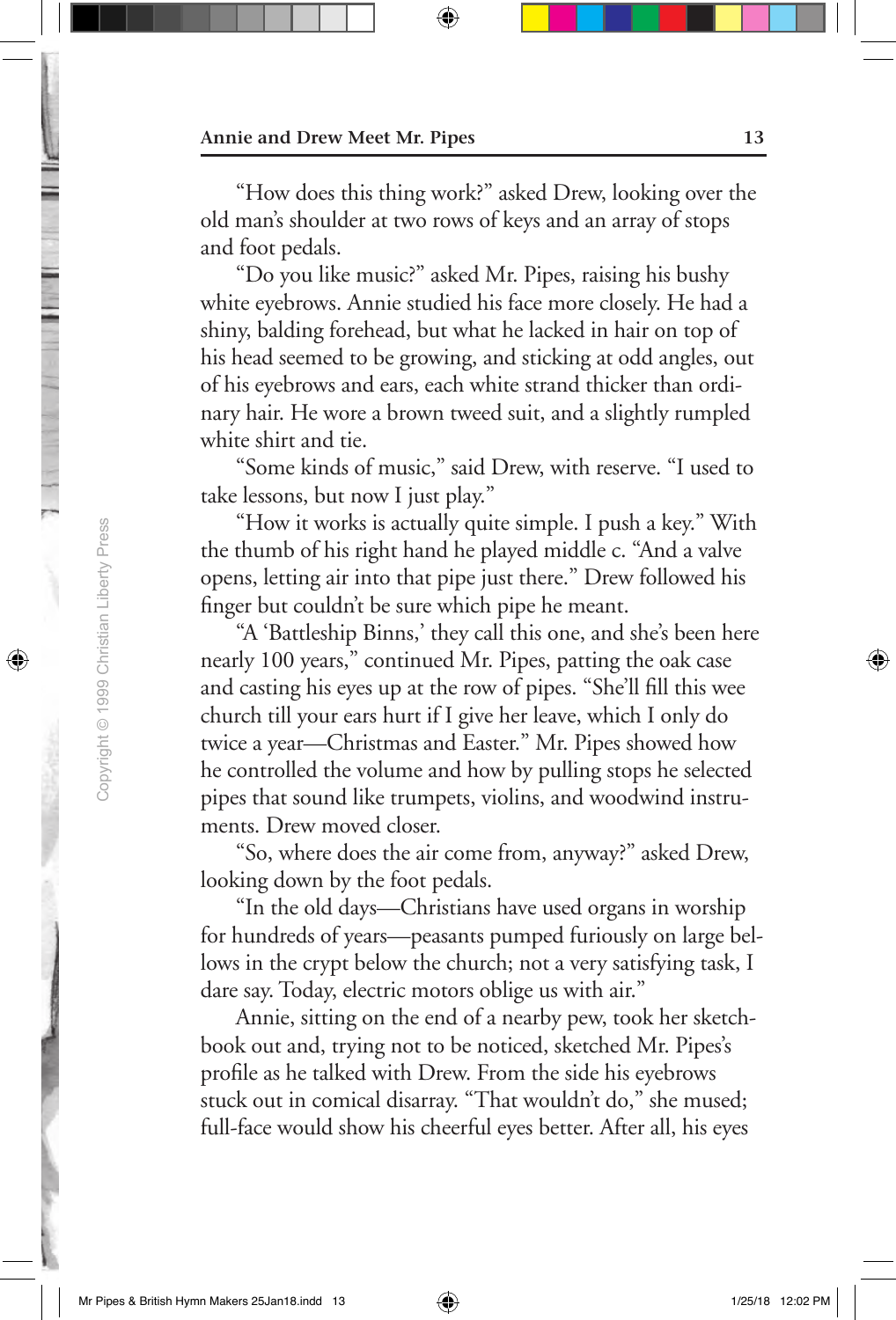made her want to draw him in the first place. They were deep eyes that sparkled as they looked at you.

"We've been neglecting you, my dear," he said, smiling down at Annie.

"That's all right," said Annie. "I've been listening." She paused, studying his solid chin while still moving her pencil.

"What, my dear," he continued, "are you writing in that little book?"

"I wasn't writing anything … this time," she continued. "I … I was trying to draw your picture. I hope you don't mind."

"Not at all, though I can't imagine it fetching much of a price. But you do write in your book sometimes?"

"Yes … but it's nothing really," said Annie.

"If I may make so free, my dear, what do you write?"

"Well … poetry, I guess." The color came to her cheeks, and she stared hard at her sketchbook. "It's not very good poetry, though."

"And it's certain to remain so if you don't practice," said Mr. Pipes smiling. "I'd love to read one of your poems sometime."

While Mr. Pipes and Annie talked, Drew busied himself looking over the pedals, stops, and keys, with an occasional stretching glance up at the pipes.

"So, what were you playing when we came in?" interrupted Drew. He couldn't imagine that an old guy like Mr. Pipes could have very good taste in music, but he did want to hear the organ again. There was something … he couldn't put his finger on what, but there was something … well, *big* about the sound the organ had made; not loud—like *his* music—just *big*.

"Ah, my boy," said Mr. Pipes. "That would be one of my favorites, the Tallis Canon,† a lovely old melody, full of grandeur."

"How old?" asked Drew, wondering what "grandeur" meant. "Well, by now this immortal canon," with his right hand

he played the first line, "is something over 400 years old."

<sup>†</sup> The Tallis Canon is a musical arrangement composed (circa 1562) by Thomas Tallis as one of nine tunes and several anthems for Archbishop Matthew Parker's *The Whole Psalter translated into English Metre, which contayneth an hundred and fifty Psalmes*.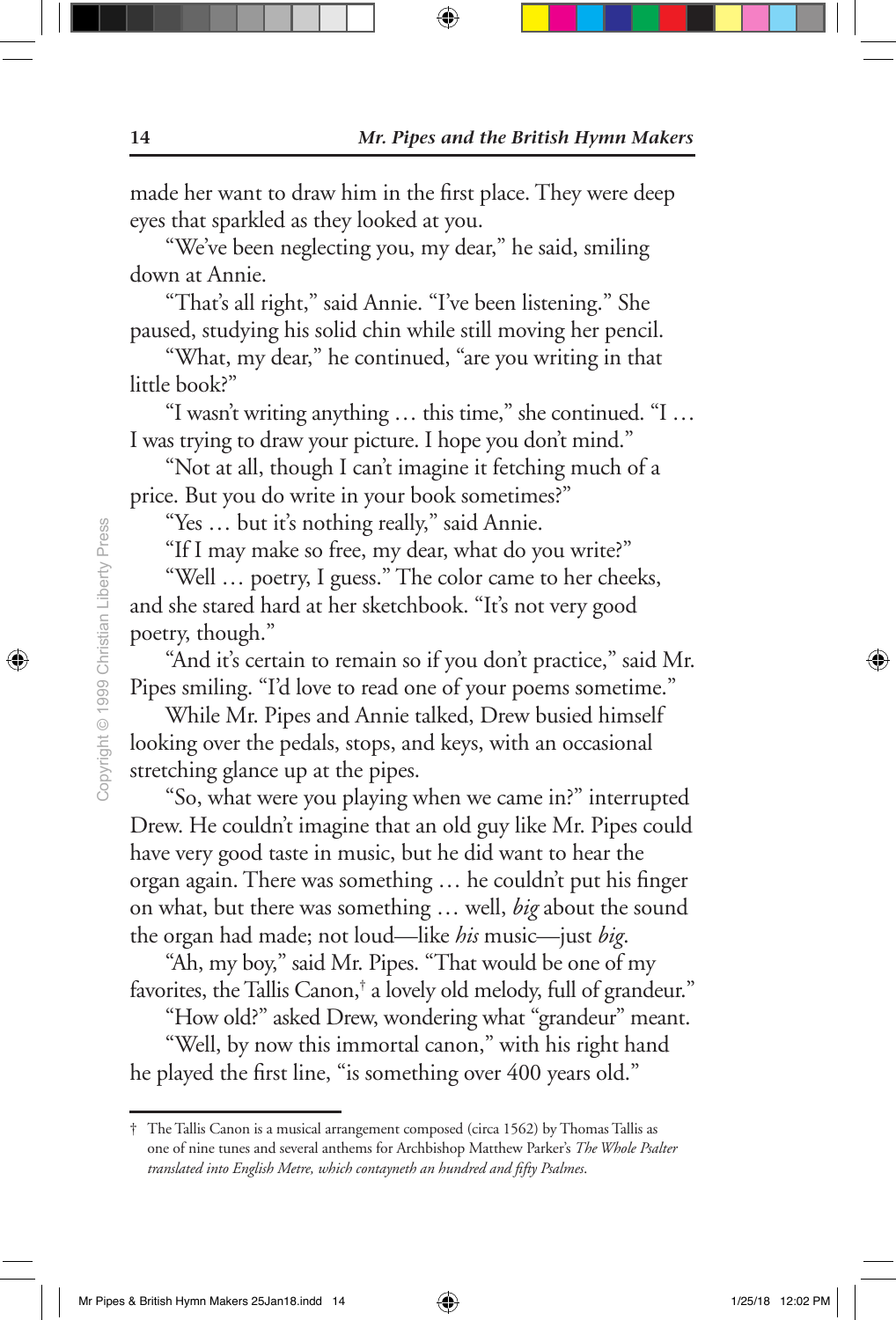After the first two measures, he followed with his left hand on the lower keyboard, playing the notes over again as his right hand continued. Mr. Pipes moved his hands effortlessly over the keys, blending the musical lines without a glance at the hymnal.

Drew, trying to follow the music with his eyes, wondered how just two hands could make music like that. The simple melody, superimposed on itself, and ringing off the stone pillars and walls, surrounded the children with thrilling sounds.

"Does it have words?" asked Annie, in a hushed voice after he finished playing.

"A poet's question, indeed," said Mr. Pipes, smiling at her. "It has become connected with perhaps the first, and one of the greatest English hymns, the 'Evening Hymn'—grand words, to be sure, of the highest rank. Thomas Ken, whose life reads like an adventure story, wrote them. And, Annie, they are most emphatically *good* poetry."

"Drew likes singing," said Annie, suppressing a giggle thinking of his moaning earlier in the day. "And so do I. Could we sing it?"

Drew made a face at her.

"The last verse is best known—the Doxology—and with pleasure I'll introduce you to Mr. Ken's hymn," said Mr. Pipes. "With good reason, it has been around for ages."

The words sounded only vaguely familiar to Annie and Drew, and after they sang it together, Mr. Pipes said, "You would call this a round, and it's quite enjoyable to sing as such. Annie, you begin with 'Praise,' and Drew you come in here, after the word, 'flow.' I'll join after Drew sings the word, 'below.' Sing it together in praise to Almighty God."

The organ seemed to lift their voices with it to the stone vaulting above. Continuing through the hymn three times, Annie and Drew gained more confidence.

For a fleeting moment Drew wondered why he was enjoying himself. Here he was in an old English village, in an old church, singing with an old organ a hymn twice as old as America—he glanced over at Mr. Pipes, whose strong voice made Drew want